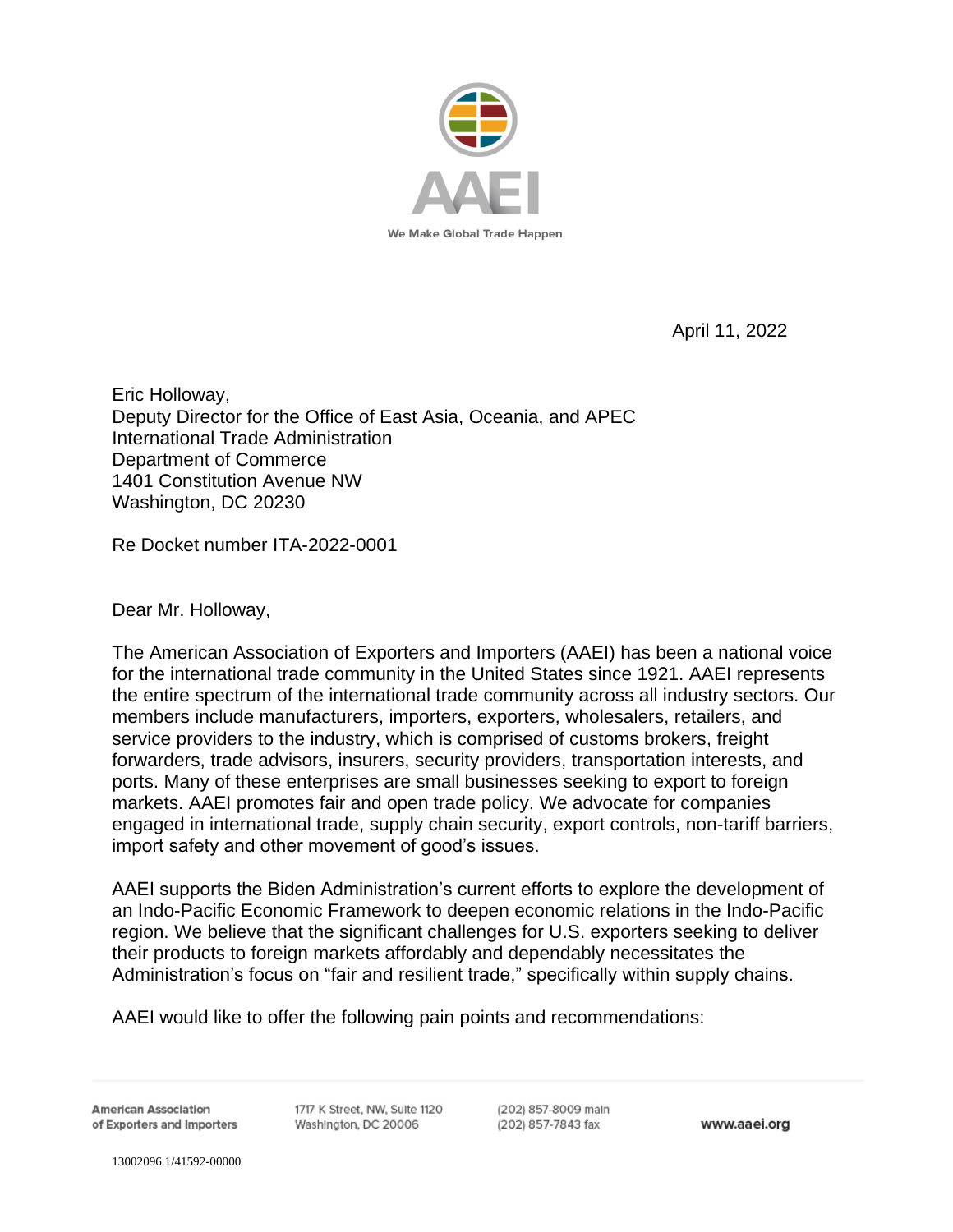## **Infrastructure or operational bottlenecks and chokepoints**

Ports across the United States and globally are experiencing unprecedented congestion and record container volumes, which pose significant challenges for exporters seeking to deliver their products to foreign markets affordably and dependably. During this challenge, we have reports that certain Vessel Operating Common Carriers (VOCCs) are engaged in unfair trade practices.

The issue of VOCCs returning with empty containers is the primary cause of these delays. Ports may not have enough space to accept empty containers. Some ports have attempted ad hoc solutions, but long-term solutions are needed. Additionally, many terminals have appointment systems which do not address the current challenges and lead to long waiting times. Logistic providers often get frustrated upon being turned away because the terminal cannot get to the container to release it.

Ocean carriers are also charging truckers, importers, and exporters daily fees, known as "detention" or "per diem", when they do not return the carrier's container to the terminal within the time allotted under the contract of carriage. The carriers and marine terminals also charge "demurrage" when the trucker or shipper does not remove an import container from a terminal quick enough or returns the container to the terminals before the terminal wants it. These charges are now, in aggregate, in the hundreds of millions of dollars. Most disconcerting, the carriers and terminals are charging these fees even when it is not possible for the truckers or shipper to access the terminal to return or retrieve the container. These fees are jeopardizing the financial viability of exporters and importers.

AAEI believes that the Indo-Pacific agreement could be a pathway to negotiate regional approaches to improve shippers' rights, provide greater transparency in supply chains, and give governments the proactive authority to investigate unlawful port and shipping practices. Similarly, regional, and global work has been done in the passenger travel space, including the publication of country and regional shipper and passenger rights. **AAEI believes each party of the Indo-Pacific Agreement should make available on a free, publicly accessible website what are the contractual rights for shippers.**

## **Technology issues**

The growing complexity and traffic at ports make data management essential. Currently, carriers, port terminals, importers and exporters, and rail carriers lack the kind of advanced and common information that would help all parties achieve greater

**American Association** of Exporters and Importers

1717 K Street, NW, Sulte 1120 Washington, DC 20006

(202) 857-8009 main (202) 857-7843 fax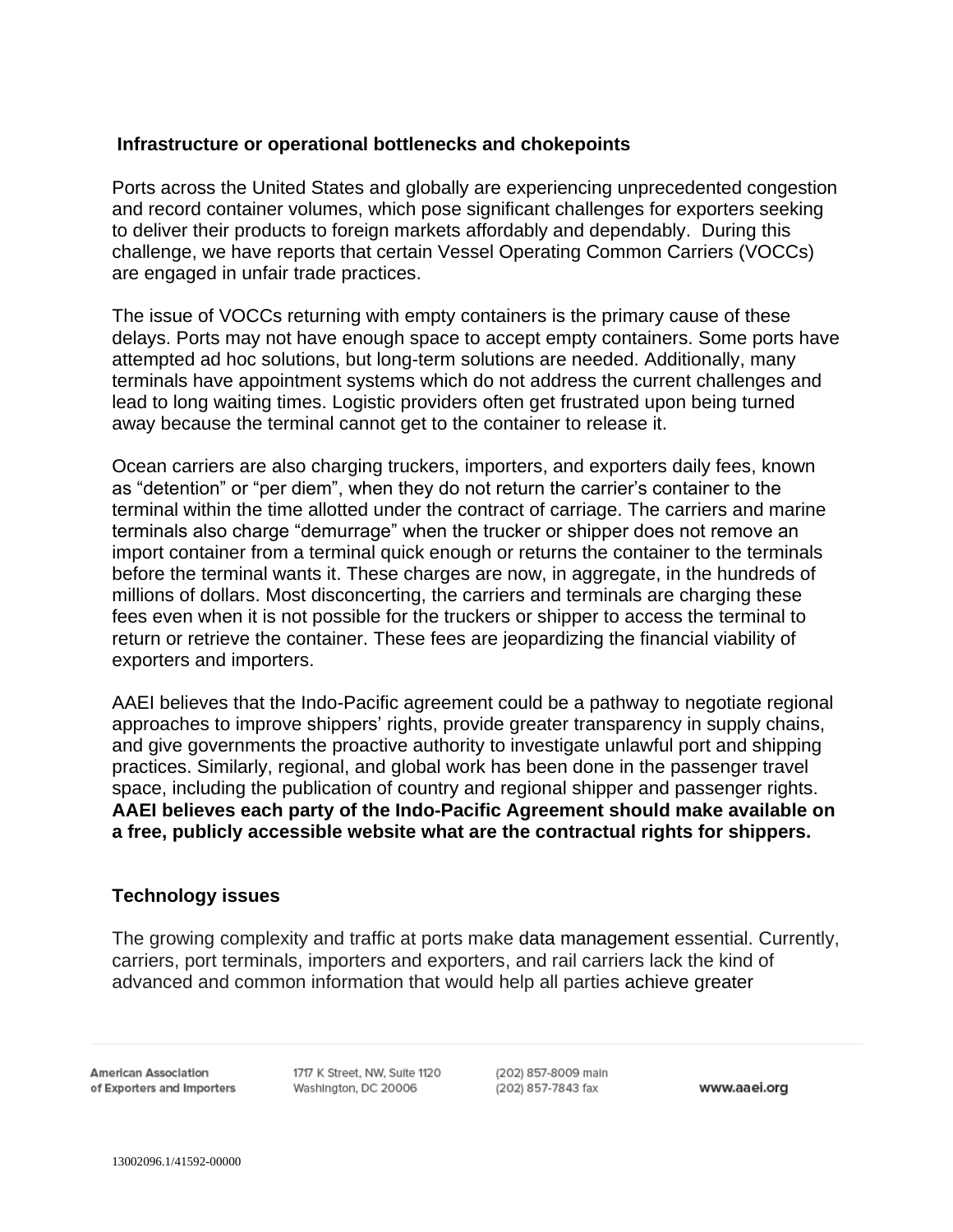efficiency. There is a great deal of container data generated at global ports. The lack of shared information as to allocation of containers and times when they are available clouds supply chain visibility. The use of Big Data and automation would provide ocean carriers with accurate notice of arrival and departure and allow the marine terminals to load and unload efficiently. **AAEI believes each party should examine how best to coordinate and consolidate port data information for the benefit of port actors.**

## **Current barriers**

There are two current barriers that could be immediately addressed: increasing nearport capacity and addressing labor shortages.

The lack of capacity of near-port distribution centers to accept and process massive volumes of import cargo is contributing to port congestion. The increased volume has strained capacity at the region's ports, which have limited acreage for expansion. Ports and terminal operators are reconfiguring terminals, promoting increased rail shipments, and encouraging the speedier flow of automobiles off the docks. AAEI believes that there should be an Indo-Pacific strategy to increase port capacity. **AAEI believes each party should seek to identify port bottle necks caused by the lack of capacity and provide short-term and long-term recommendations on how best to leverage resources to improve capacity.** While capacity is a major issue, worker shortages has become a growing global concern.

The pandemic has reopened the debate about competitive wages, decent work conditions, and improved training. As vessel sizes get larger, ports are often faced with a shortage of permanent workers. In many instances, terminal operators have often turned to temporary labor. The consistent flow of new candidates has slowed significantly and growing concerns over national security have tightened the requirement for credentials. **AAEI believes each party should investigate how best to improve the recruiting and on boarding of port workers.** 

Given these factors, operators are forced to look at other resources for qualified labor. Automation is an important piece that needs to be reviewed. However, many Indo-Pacific countries' workforce are not currently prepared for increased global competition and rapid technological change. **AAEI believes each party should identify how gaps in educational and skill training programs contribute to port bottlenecks.**

## **Major risks to logistic and international transportations modes**

Because ports are part of the critical infrastructure sector, the risks that may occur at overseas port locations every day constitute a challenge for U.S. national security.

**American Association** of Exporters and Importers

1717 K Street, NW, Sulte 1120 Washington, DC 20006

(202) 857-8009 main (202) 857-7843 fax